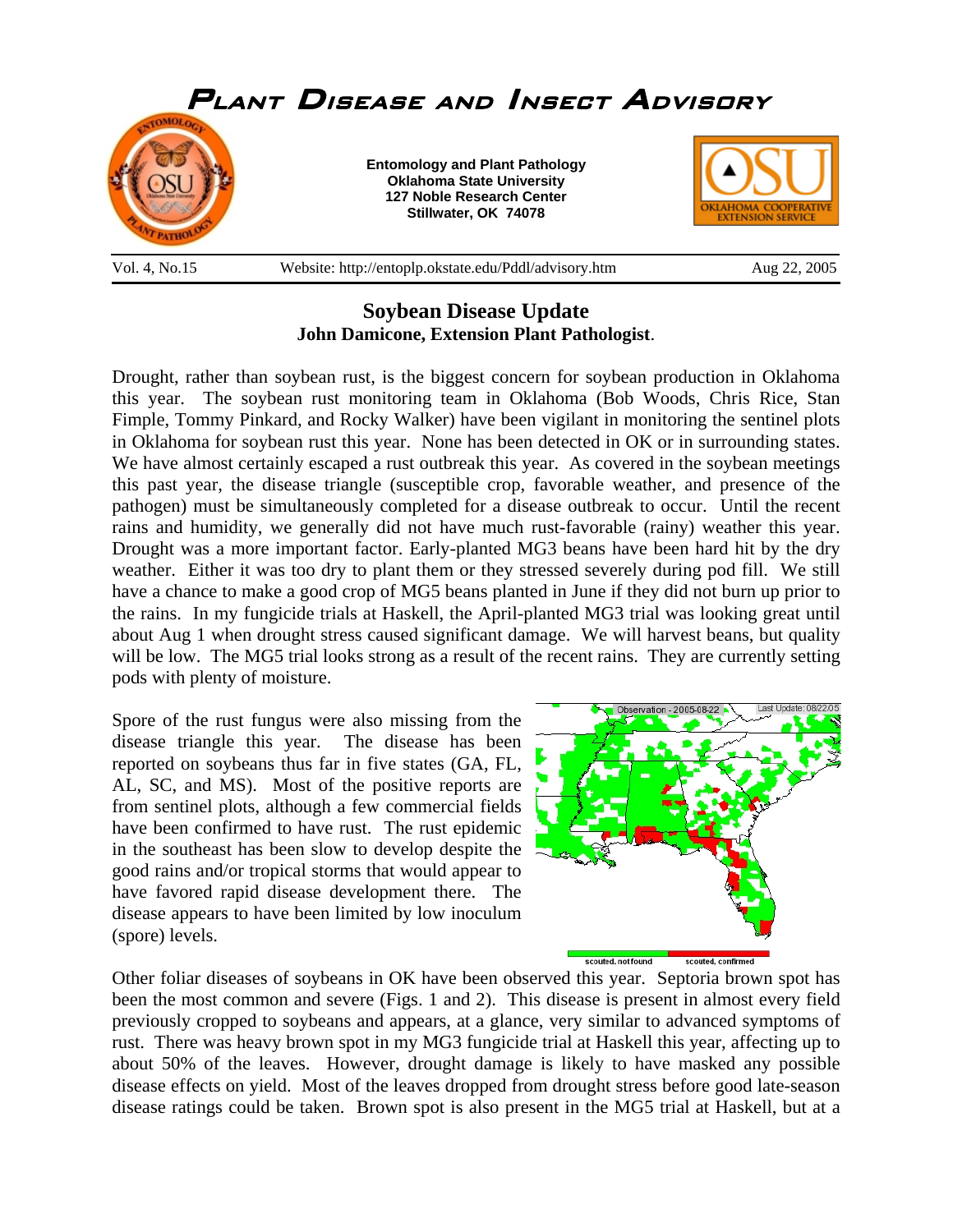lower level. We may still learn something about the effects of fungicides on brown spot, and the effects of brown spot on yield from this trial. The disease is generally regarded as minor.



**Fig. 1**. Brown spot (*Septoria*) in the lower canopy.



**Fig. 2**. Close up of brown spot.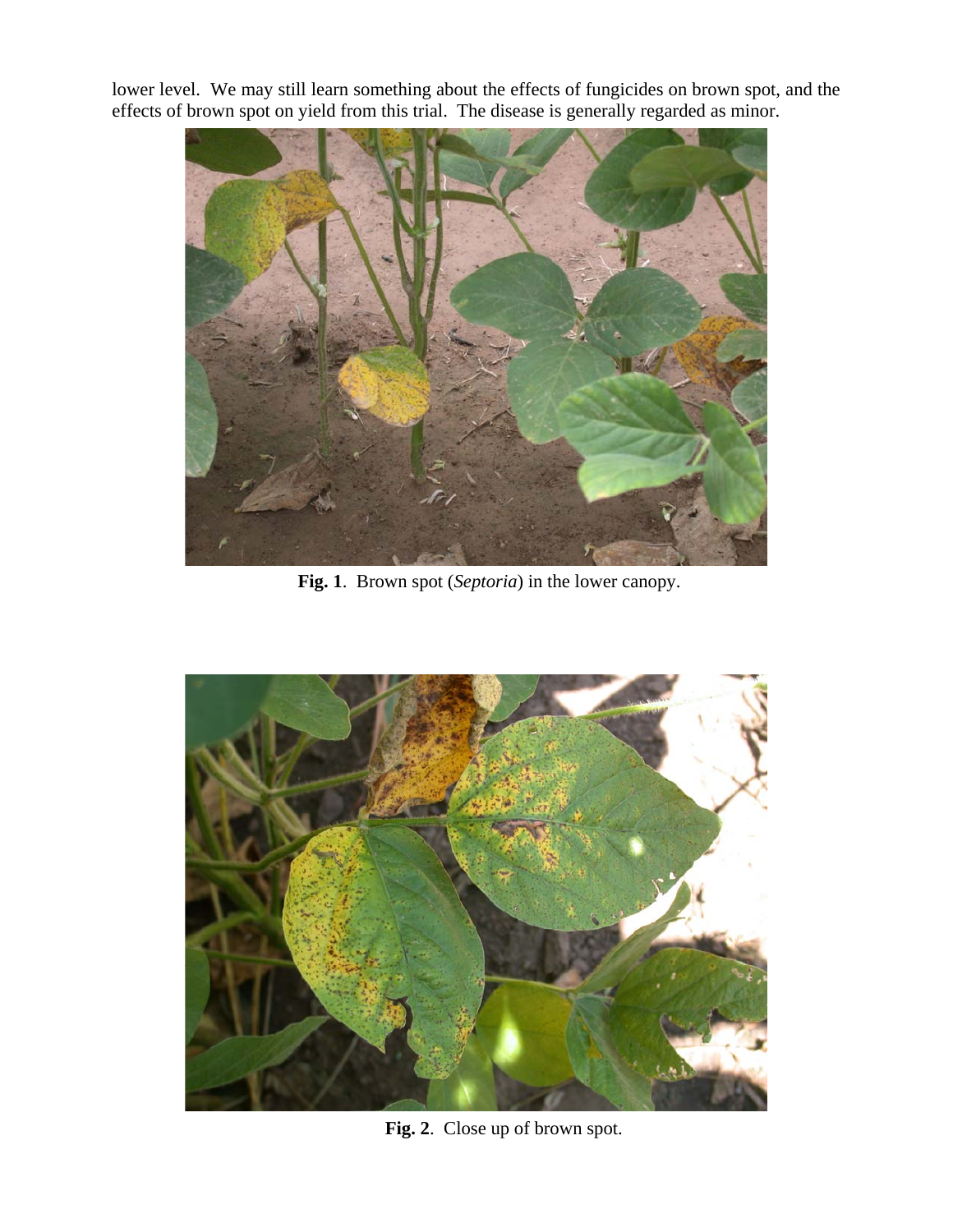Downy mildew has also been observed in a few fields (Figs. 3 and 4). It was observed in Ottowa Co. in a few commercial fields and is pretty heavy MG4 and MG5 plots at Haskell. Unlike brown spot which starts low on the plant, downy mildew tends to occur in the upper parts of the plant canopy. Downy mildew is also generally regarded as a minor disease of soybean.



**Fig. 3**. Chlorotic spots on soybean leaves caused by downy mildew.

**Fig. 4**. Downy mildew producing spores in tan colored tufts on the lower leaf surface.

A bacterial disease is also fairly common in soybeans this year (Fig 5). It occurs at low levels in the upper canopy. On the back side of affected leaves, the spots appear dark and water-soaked. Pustules on the lower leaf, typical of bacterial pustule caused by *Xanthomonas*, are not produced, but *Xanthomonas* and not *Pseudomonas,* the cause of bacterial blight, has been isolated from these spots. We will be trying to figure this one out.